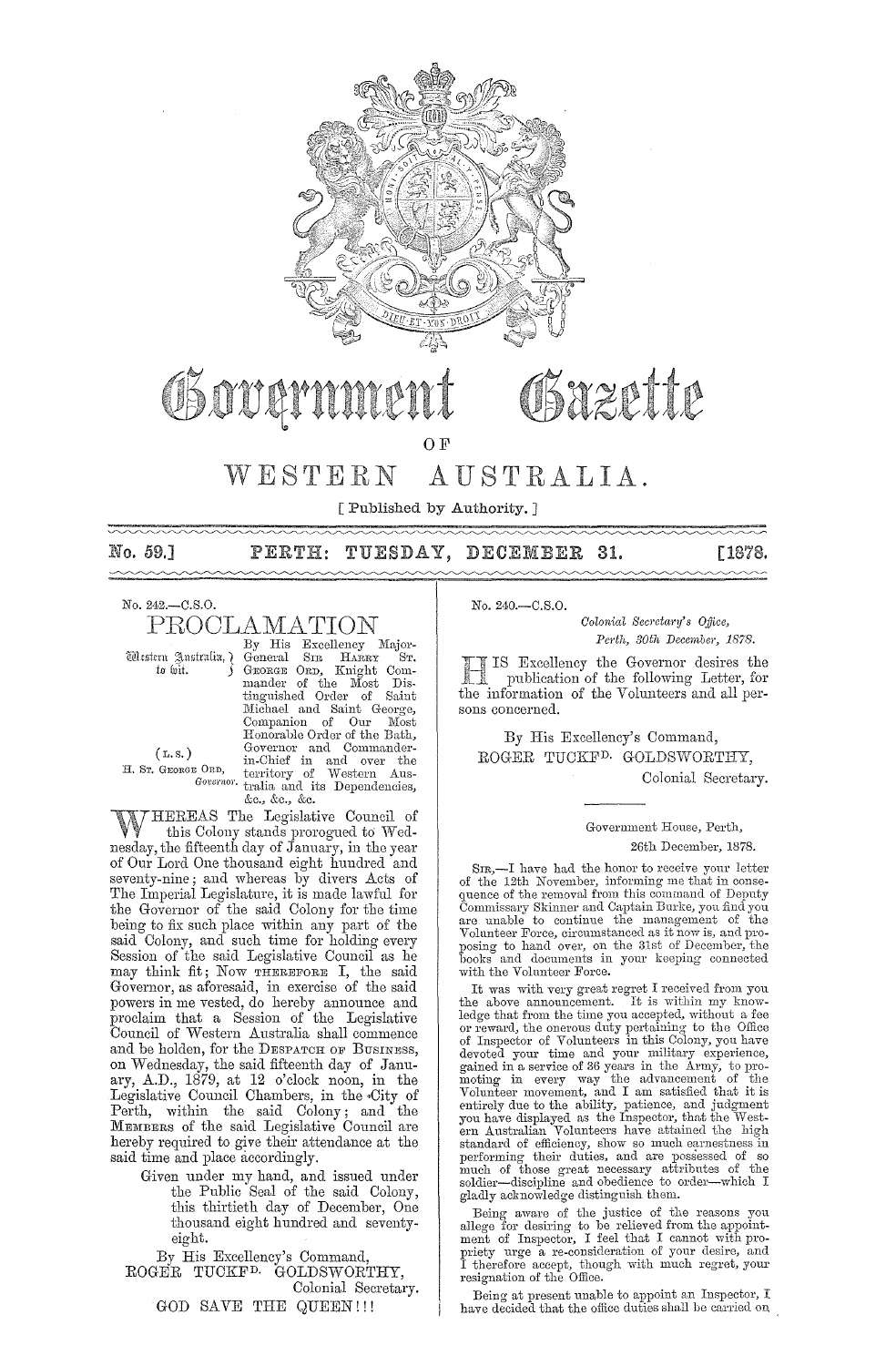by Lieut. Ord, R.A., to whom all communications by mean Columber matters will be addressed, as<br>"Staff Officer of Volunteers," and who will communicate my decision thereon to all concerned.

#### I have the honor to be,

#### Sir, Your most obedient servant,

HARRY ST. GEORGE ORD. The Honorable the Commandant.

No. 241 .- C.S.O. Colonial Secretary's Office,

Perth, 30th December, 1878.

N accordance with the Order contained in Government Notice No. 41, of 24 September, 1872, all communications relating to Volunteer Matters will be addressed to Lieutenant Ord, R.A., "Staff Officer of Volunteers," Perth.

By His Excellency's Command, ROGER TUCKF<sup>D.</sup> GOLDSWORTHY, Colonial Secretary.

No. 238.-C.S.O. Colonial Secretary's Office, Perth, 28th December, 1878.

IS Excellency The Governor has been<br>pleased to appoint Mr. L. J. STIRLING,<br>Telegraphist, to be Postmaster and Telegraphist at Fremantle, vice Mr. A. Francisco, deceased.

By His Excellency's Command, ROGER TUCKF<sup>D.</sup> GOLDSWORTHY, Colonial Secretary.

No. 234,-C.S.O.

Colonial Secretary's Office, Perth, 27th December, 1878.

IS Excellency The Governor directs it to be notified, that at a meeting of the Municipality of Newcastle, held on the 20th<br>instant, Messrs. W. MAYHEW and J. COOPER were elected Auditors to serve for the year commencing on the 1st instant.

By His Excellency's Command, ROGER TUCKF<sup>D.</sup> GOLDSWORTHY, Colonial Secretary.

#### No. 239 .- C.S.O.

Colonial Secretary's Office, Perth, 30th December, 1878.

**TIMERS** (endorsed "Tender for Sundries<br>for Lunatic Asylum, Fremantle,") will be<br>received at this Office until noon of Wednesday, 15th January, 1879, from persons willing to supply sundry articles of Clothing, &c., required<br>for the inmates of the Lunatic Asylum, during the year 1879.

The Government do not bind themselves to accept the lowest or any tender, and will require the guarantee of two responsible persons for the due performance of the Contract.

Forms of Tender may be had on application to the various Resident Magistrates, and at the Colonial Secretary's Office, Perth, where full particulars can be obtained; and no tender will be entertained unless rendered on the prescribed form.

By His Excellency's Command, ROGER TUCKF<sup>D.</sup> GOLDSWORTHY, Colonial Secretary. No. 236,-C.S.O.

Colonial Secretary's Office, Perth, 27th December, 1878.

THE Tenders received for Cartage at Perth,<br>during the year 1879, being considered during the year 1879, being considered<br>too high in price, Fresh Tenders (endorsed Tender for Cartage), will be received at this Office until noon of Wednesday, 8th January, 1879, from persons willing to contract for the performance of the same.

The Government does not bind itself to accept the lowest or any tender, and will require the guarantee of two responsible persons for the due performance of the Contract.

By His Excellency's Command,<br>ROGER TUCKF<sup>D.</sup> GOLDSWORTHY, Colonial Secretary.

No. 237 .- C.S.O. Colonial Secretary's Office, Perth, 27th December, 1878.

THE Tenders received for the supply of the<br>following samples density following services during the year 1879 being considered too high in price, fresh Ten-<br>ders (endorsed "Tender for........." as the case may be) will be received at this Office until noon of Wednesday, 8th January, 1879, from persons willing to contract for the performance of the same.

**SHOEING POLICE HORSES** at the undermentioned Police Stations during the year  $1879$ :-

| Albany           | Greenough       |
|------------------|-----------------|
| Albany Road 131- | Kojonup         |
| mile             | Northam         |
| Beverley         | Newcastle       |
| Bridgetown       | Pinjarrah       |
| <b>Busselton</b> | Roebourne       |
| Champion Bay     | Victoria Plains |
| Dongarra         | Williams River  |
| Fremantle        | York            |
| Guildford        |                 |

#### **BARLEY OF OATS for POLICE** HORSES for 1879.

To be supplied in the undermentioned quantities at the Police Stations named, at per bushel of 50  $\overline{\text{I}}$ bs.

Bushels, (Blackwood Bridge) ........ 132<br>Champion Bay, (Mt. Wittencom)... 264

The Barley or Oats to be delivered at the Contractor's expense, on or after 1st January, 1879, in such quantities of not less than one quarter of the whole, and not exceeding the whole of the above weights, and at such times only at the above-named stations as may be demanded in writing by the Officer in charge of such stations.

The Government does not bind itself to take from the Contractor the whole quantity ten-<br>dered to be supplied, unless demanded in writing as above.

Tender to be endorsed "Tender for Barley<br>or Oats for Police Horses."

#### HAY for POLICE HORSES for 1879.

Good sown Wheat or Oat Hay to be supplied at the Police Stations named, at per  $\overline{\text{ton}}$  of 2240 lbs.

| Blackwood Bridge  6       | Tons. |
|---------------------------|-------|
|                           |       |
|                           |       |
| Mt. Wittenoom Station  12 |       |

The Hay to be of first rate quality and delivered at the contractor's expense on or after January 1st, 1879, in such quantities of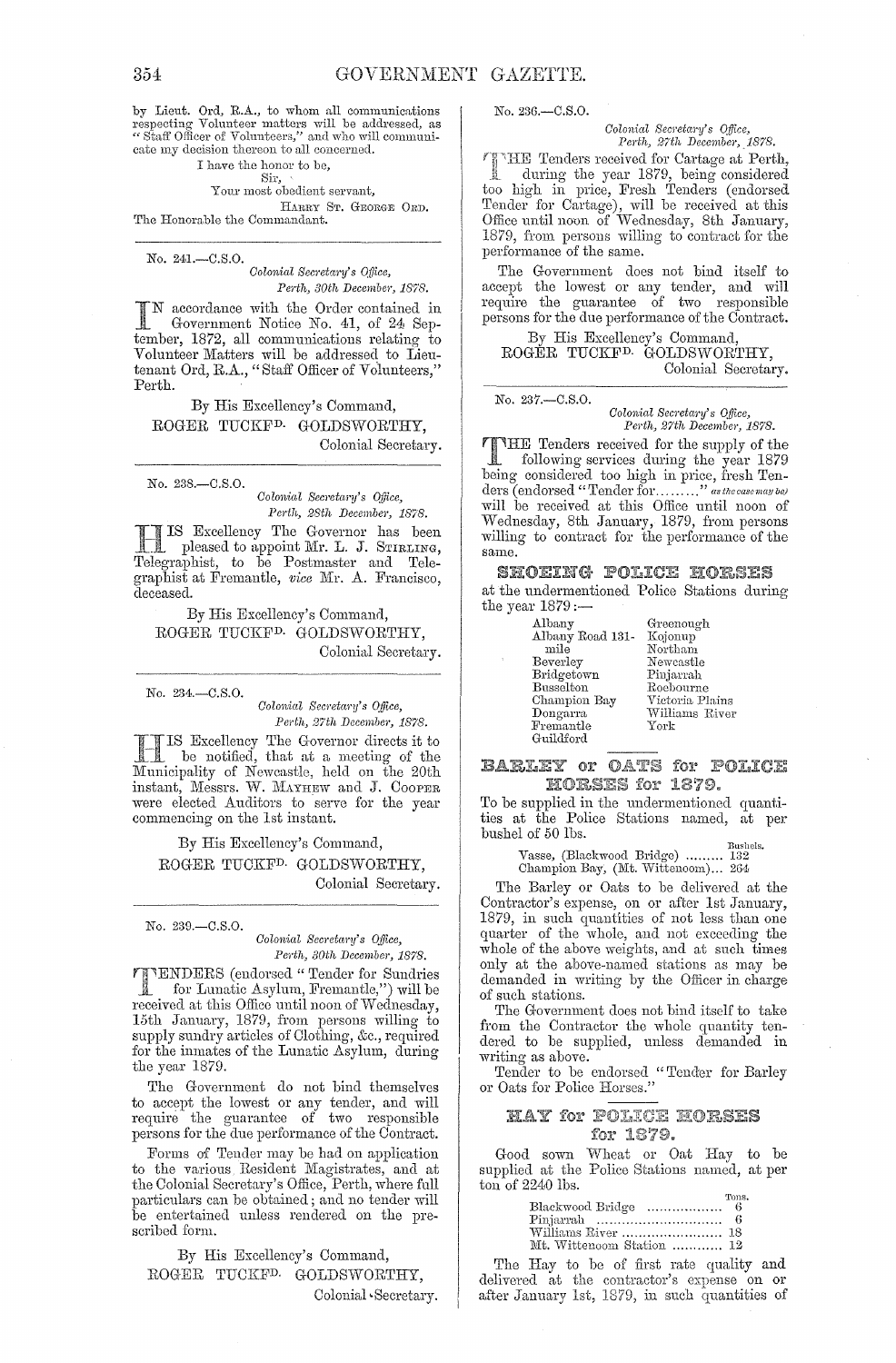not less than one ton and not exceeding the whole of the above weights, and at such times only at the above-named stations, as may be demanded in writing by the officer in charge of such stations, and to be subject to approval on delivery.

The Government does not bind itself to take from the contractor the whole quantity tendered to be supplied, unless demanded in writing as above.

Tender to be endorsed "Tender for Hay for Police Horses."

#### For the supply of Bedding

to the undermentioned stations, and the removal of the Manure therefrom :-

| Albany                       | Gordon River    |
|------------------------------|-----------------|
| Albany Road, 131-            | Greenough       |
| mile                         | Harvey          |
| $\rm Do.$ , 36-mile          | Kojonup         |
| Bannister                    | Minninup        |
| Bunbury                      | Mount Barker    |
| Blackwood, No. 1             | Northampton     |
| Station                      | Northam         |
| Do., Bridge                  | Perth           |
| $\operatorname{Beverley}$    | Roebourne       |
| Champion Bay                 | Victoria Plains |
| $\mathop{\mathrm{Dongarra}}$ | Williams River  |
| Fremantle                    | ${\rm York}$    |
| Gingin                       | Youndegin       |
|                              |                 |

The Government does not bind itself to accept the lowest or any tender for any of the above-named services, and will, in each case, require the guarantee of two responsible persons for the due performance of the contract.

By His Excellency's Command, ROGER TUCKFD. GOLDSWORTHY, Colonial Secretary.

No. 229.-C.S.0.

*Colonial Secretary's Office,* Perth, 23rd December, 1878. Excellency The Governor has been

1883. pleased to appoint the following Officers to form "Licensing Boards" at the undermentioned Ports, for the granting of licenses under the provisions of "The Boat Licensing Act,  $1878$ ," (42nd Vict., No. 24);-

> Port of Fremantle. The Resident Magistrate. The Superintendent of Water Police. The Harbor Master.

> > *Port of Gemldton.*

Government Resident. Inspector of Police of the District.<br>C. Mason, Esquire, C.E.

 $Port$  of Bunbury. The Resident Magistrate. The Inspector of Police of the District. Thos. H. Lovegrove, Esquire, J.P.

#### *P01't of Vasse.*

The Resident Magistrate. The Inspector of Police of the District. Joseph Cookworthy, Esquire, J.P.

*Port of Albany.*  The Government Resident.

The Harbor Master. The Clerk and Landing Waiter.

*P01·t of Cossack.*  The Government Resident.

Pemberton Walcott, Esquire, J.P. C. S. Bompas, Esquire, J.P.

By Ris Excellency's Command, ROGER TUCKFD. GOLDSWORTHY, Colonial Secretary.

#### No. 235.-C.8.0. TENDERS ACCEPTED for 1879.

 $Colonial$  Secretary's Office, *Perth, 27th December, 1878.* 

Forage for Police Horses.

|                                                                                                                    |           | Hay at<br>per ton. |                  | Barley or<br>Oats, at per<br>bushel. |
|--------------------------------------------------------------------------------------------------------------------|-----------|--------------------|------------------|--------------------------------------|
|                                                                                                                    |           |                    |                  |                                      |
| Albany.<br>$\rm Hassell,$ J. F. T<br><br>McKail, J. & Co.<br>.                                                     | £         | s.<br>8 10         | d.<br>0          | s.<br>đ.<br>Barley.<br>50            |
| Albany Road (131-Mile)<br>Brown, William<br>Quinn, M., Jun<br>.<br>.                                               | 5.        | 19<br>.            | 0                | Oats.<br>$5\,$ $10$                  |
| Albany Road (36-mile).<br>Glyde & Son<br>.<br>Bailey, A. F.<br>$\ddotsc$<br>.                                      | 8         | 8<br>              | 0                | $5\quad 6$                           |
| Bannister.<br>Dowsett, S.<br>$\sim$ 100 $\pm$<br>.<br>Bailey, A. F.<br>$\ddotsc$<br>٠.,                            | 6         | 9                  | 0                | 4 11                                 |
| Bunbury.<br>Hay, Mary<br>.<br>Higham, M. & Sons<br>.                                                               | 6         | 0                  | 0                | Barley.<br>5<br>5                    |
| Blackwood, No. 1.<br>Moore, W. D. & Co.<br>.                                                                       |           | 514                | 0                | Oats.<br>6<br>- 5                    |
| Beverley.<br>Bartram, Jas.<br>.<br>$\mathop{\rm Smith}\nolimits, \mathop{\rm Wm}\nolimits.$<br>$\ldots$<br>        | 4         | 9<br>۰.,           | 0                | Barley.<br>50                        |
| Champion Bay.<br>Higham, M. & Sons<br>Samson, L. & Son<br>.                                                        | $\ddotsc$ | 410<br>.           | 0                | 46                                   |
| Dongarra.<br>Moore, S. F. $\qquad \dots$<br>.                                                                      |           | 415                | 0                | 4<br>4                               |
| Fremantle.<br>Higham, M. & Sons<br>.                                                                               |           |                    |                  | 49                                   |
| Guildford.<br>Sadler, T. H.<br>$\sim$ 144<br>Glyde and Son                                                         | 5         | 3                  | 0                | 5 3                                  |
| Gingin.<br>$\mathrm{King},\,\mathrm{W}.$ T.<br>$\sim$ $\sim$<br>$\overline{\text{Brockman}}, \overline{\text{H}}.$ | 5         | 8                  | 0                | $5^{--}6$                            |
| Gordon River.<br>McKail, J. & Co.                                                                                  | 7         | 19                 | 0                | $5^{\circ}$<br>6                     |
| Greenough.<br>Looke, Henry                                                                                         | 3         | $\mathbf 5$        | $\boldsymbol{0}$ | $4\quad 6$                           |
| Harvey.<br>Hayward, Thos                                                                                           | 7         | $\mathbf 0$        | 0                | 66                                   |
| Kojonup.<br>Hegarty, H.<br>                                                                                        | 7         | 0                  | 0                | Oats.<br>6<br>-6                     |
| Mandurah.<br>Cooper, T. & J.<br>Higham, M. & Sons                                                                  | 7         | 0                  | 0                | Barley.<br>5<br>- 6                  |
| Minninup.<br>Hay, Mary                                                                                             | 6         | 6                  | 0                | Oats.<br>6<br>-9                     |
| Mount Barker.<br>McKail, J. & Co.                                                                                  | 8         | 0                  | 0                | Barley.<br>5 11                      |
| Northampton.<br>Gale, Monger & Co.                                                                                 |           |                    |                  | 5<br>6                               |
| Northam.<br>Leeder, W. G.<br>$\ldots$<br>Throssell, Geo.<br>$\ddotsc$                                              | Ġ         | 0                  | 0                | 49                                   |
| Newcastle.<br>Monger, C. S.                                                                                        | 5         | 15                 | 0                | 4 11                                 |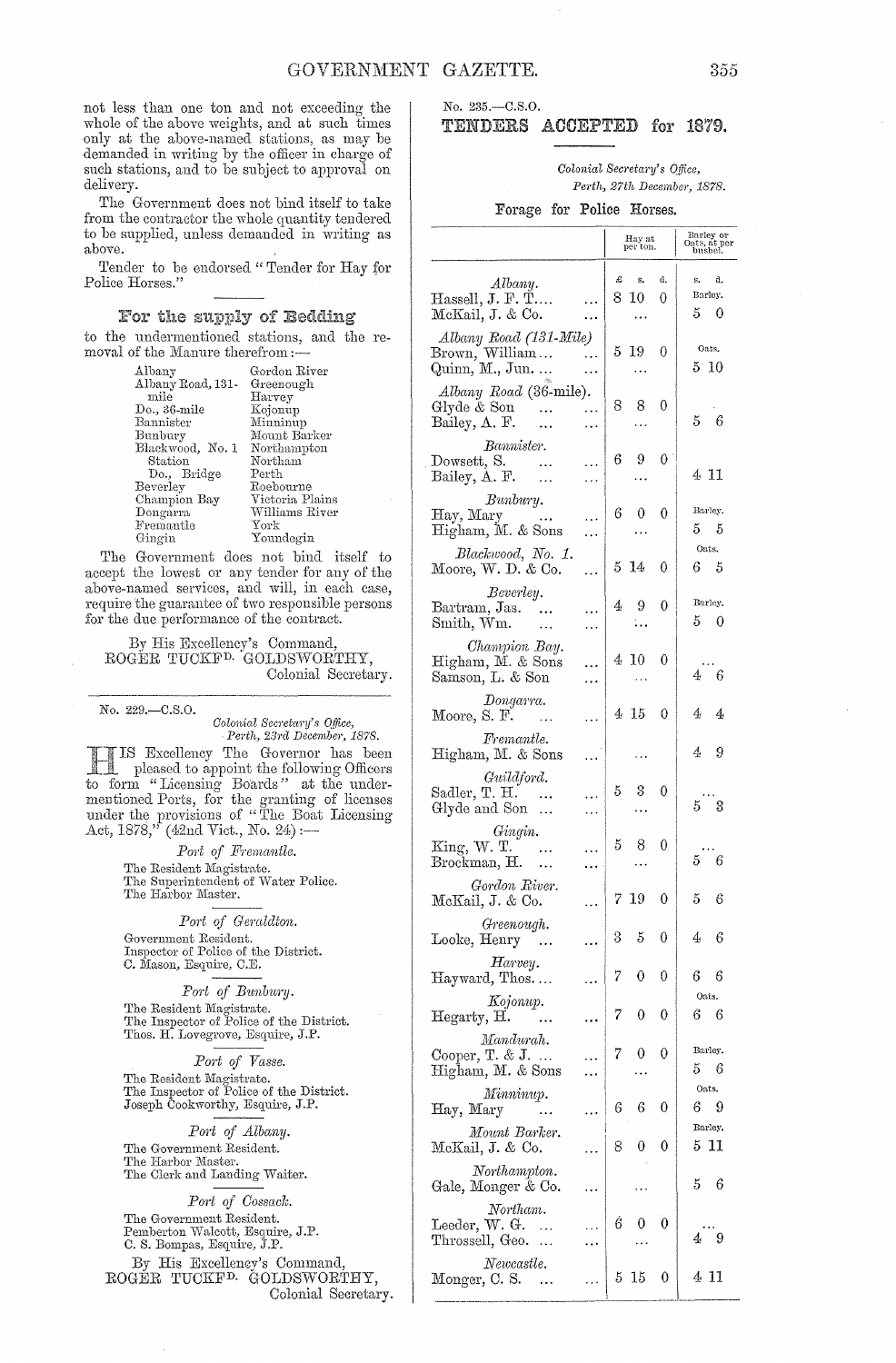#### GOVERNMENT GAZETTE.

| Forage for Police Horses<br>Continued.                             | Hay at<br>per ton. | Barley at<br>per bushel. |  |  |
|--------------------------------------------------------------------|--------------------|--------------------------|--|--|
| Perth.                                                             | Ŀ<br>đ.<br>s.      | a.<br>s. I               |  |  |
| Harris, Joseph<br>Higham, M. & Sons                                | 6.<br>6<br>0       | $5\quad 0$               |  |  |
| Pinjarrah.<br>Cooper, Jos.<br>٠.                                   |                    | $5\quad 6$               |  |  |
| Victoria Plains.<br>Butler, P.                                     | $6\pm 0$<br>0      | $5\quad 0$               |  |  |
| Leahy, T.<br>Vasse.<br>Lockhart, R.<br>$\sim$ $\sim$ $\sim$        | $6\quad 4\quad 0$  |                          |  |  |
| Higgsins, H. W.                                                    |                    | $5^{++}0$                |  |  |
| Williams River.<br>Quinn, M., Jun.                                 |                    | 56                       |  |  |
| York.<br>Pyke, Jos.<br>.                                           | 4 15<br>0          | 43                       |  |  |
| Youndegin.<br>Leake, R. B.<br>Parker, J. T.                        | $5\,15$<br>0       | 5 <sub>3</sub>           |  |  |
| Sharks Bay.<br>(Delivered at Champion Bay).<br>Higham, M. & Sons   | 4 10<br>0          | 4 <sup>1</sup><br>6      |  |  |
| Roebourne.<br>(Delivered on Fremantle Jetty,)<br>Higham, M. & Sons | 6<br>0<br>0        | 4 <sup>1</sup><br>9      |  |  |

#### For the supply of Bedding and removal of Manure

from the undermentioned Police Stations:-

| Name and Station.                    | Amount to be paid<br>by Contractor. |                              |                   |     |  |
|--------------------------------------|-------------------------------------|------------------------------|-------------------|-----|--|
| Busselton.<br>Guerrier, G. F         |                                     | $\pmb{\mathcal{Z}}$<br>$3 -$ | $S_{\bullet}$     | d.  |  |
| Guildford.<br>Allpike, John          |                                     |                              | $-3$ 0            |     |  |
| Mandurah.<br>Holmes, $W$ . & R.      |                                     |                              | $0\,10$           | - 0 |  |
| Newcastle.<br>Lloyd, J. M., per load |                                     |                              | $0\quad 1\quad 0$ |     |  |
| Pinjarrah.<br>McLarty, Edward        |                                     |                              | $2\quad 5\quad 0$ |     |  |

#### Shoeing Police Horses.

|                              |   | New Shoes<br>per set. |     |    | Removes<br>per set. |
|------------------------------|---|-----------------------|-----|----|---------------------|
| Bunbury.<br>Keen, A. R.      |   | s.<br>5               | -d. | s. | đ.                  |
| Northampton.<br>Mitchell, S. | . |                       | -9  | 3  |                     |
| Perth.<br>Roser, James       |   |                       | 50  |    |                     |

#### Cartage.

Fremantle. Brown, Wm., @ various prices.

#### Trucking.

Fremantle.

Fordham, J. F., to perform all Trucking on the Fremantle Sea Jetties, for the year 1879, and to pay for the same the sum of £655.

#### Annual Supplies.

Fremantle.

M. Higham & Sons, @ various prices.

Rottnest.

M. Higham & Sons, @ various prices.

By His Excellency's Command, ROGER TUCKF<sup>D.</sup> GOLDSWORTHY. Colonial Secretary.

#### NOTICE.

Perth, December 28, 1878.

**TIME** Board of Officers appointed to issue Licenses for Boats, under the Act 42nd Victoria, No. 24, will meet at the South Jetty, Fremantle, at 11 a.m. on the following days,  $\overline{\text{viz.}}$ :-

On Friday, January 3rd, 1879.

" Wednesday, January 8th, 1879.

And at the Perth Jetty, for the purpose of Licensing River Flats,

At 11 a.m. on Thursday, January 2nd, 1879.

At 11 a.m. on Tuesday, January 7th, 1879.

Subsequent to the 8th January, 1879, the owner of any Boat found plying without a License will be proceeded against.

> M. S. SMITH, Superintendent of Police.

## WESTERN AUSTRALIAN RAILWAYS.

#### EASTERN LINE.

#### (FIRST SECTION.)

Department of Public Works, Perth, 3rd December, 1878.

TTENDERS will be received at this Office up<br>to noon on Monday the 21 to noon on Monday, the 21st April, 1879, for the construction of a Line of Railway between the Port of Fremantle and Guildford, being a distance of 20 miles or thereabouts.

Plans and Specification can be seen at this Office on and after Monday, the 20th January, and at Melbourne and Adelaide at a place and on a date which will be duly announced.

Printed Specifications will be obtainable at Three Guineas each.

Each Tender must be accompanied by a Bank Deposit Receipt for £1,000, in favor of the Commissioner of Railways.

The Government do not bind themselves to accept the lowest or any Tender.

> JAS. H. THOMAS, Commissioner of Railways.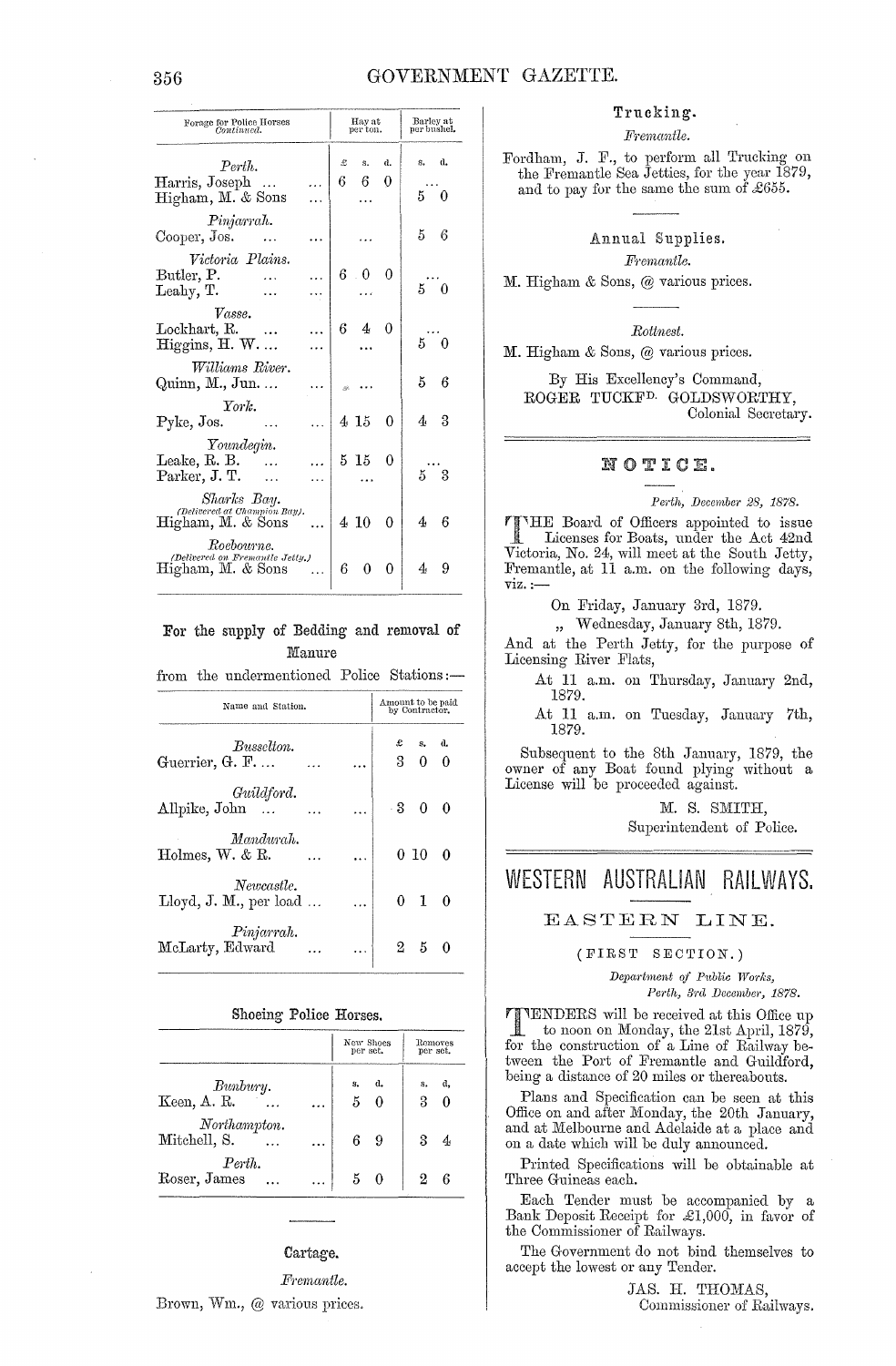#### GOVERNMENT GAZETTE.

#### WESTERN AUSTRALIA.

#### Meteorological Observations for the week ending 28th December, 1878.

WIND Registered by Mr. Forsyth, Harbor Master, at Arthur's Head, Fremantle; altitude above the sea 55 feet, in Latitude 32° 02' 14" S., Longitude 115° 45' 12" E.

The other instruments registered are placed in the grounds adjoining the Survey Office, Perth; altitude above the sea 47 feet, in Latitude 31° 57' 25" S., Longitude 115° 52' 02" E.

|                 |                                                           |                        |               |                               |                                             |                                    |         |          |                                        |                       |                          | Surveyor General. |                 |               |
|-----------------|-----------------------------------------------------------|------------------------|---------------|-------------------------------|---------------------------------------------|------------------------------------|---------|----------|----------------------------------------|-----------------------|--------------------------|-------------------|-----------------|---------------|
|                 | BAROMETER:                                                | THERMOMETERS IN SHADE. |               |                               |                                             | RADIATION<br>THERMO-<br>METERS.    |         |          | WIND.                                  |                       | <b>DEGREE</b>            |                   | $^{Mean}_{n_t}$ | EVAPOR-       |
| Week<br>ending. | Mean Reading<br>corrected, and re-<br>duced to sea level. |                        | Dry.          | RAIN:<br>Wet.<br>Amount<br>in | OF<br>HUMIDITY.<br>Horizontal<br>Saturation |                                    |         |          | CLOUD:<br>Mean<br>amount.              | ATION:<br>Amount      |                          |                   |                 |               |
|                 | and 32 deg. Fah.                                          | Naxi-<br>mum.          | Mini-<br>mum. | Maxi-<br>mum.                 | Mini-<br>mum.                               | Solar.                             | Terres- | inches.  | velocity in<br>miles, per<br>24 hours. | General<br>direction. | $=100$ : mean<br>amount. |                   | $\frac{1}{2}$   | in<br>inches. |
| 28th            | 29.822                                                    | 91.9                   | 63.3          | 80.0                          |                                             | $59.2 \left\{ 149.4 \right\} 59.3$ |         | $\theta$ | 541.43                                 | Ε.                    | 63                       | 4.1               | 6               | 2.35          |

Highest reading of Barometer 29.992 22nd Thermometers in shade.  $\left\{\begin{array}{l}\text{Maximum}\ \text{Dry}\ \text{38:0}\ \text{24th} \\ \text{Minimum}\ \text{Dry}\ \text{59:6}\ \text{22nd} \end{array}\right.$ Lowest do. do.  $29\mathchar`-552$ 26th

The Observations are taken at 10 a.m., (excepting Barometer, which is registered at 12 a.m.) M. A. C. FRASER.

Observer.

### LAND SALES.

Crown Lands' Office, Perth, 30th December, 1878.

MALCOLM FRASER,

THE undermentioned Allotment of Land will be offered for Sale, at Public Auction, on the date and at the place specified in the Schedule below, at one o'clock, p.m.  $\alpha$   $\alpha$   $\pi$   $\pi$   $\pi$   $\pi$   $\tau$ 

| . . | $\sim$ | . | ٠ | ш |  |  |
|-----|--------|---|---|---|--|--|
|     |        |   |   |   |  |  |

| Date of Sale.     | Place of Sale. | Description of Lot.           | Number of Lot.                                   | Quantity. |                |  |  | Upset Price. |  |
|-------------------|----------------|-------------------------------|--------------------------------------------------|-----------|----------------|--|--|--------------|--|
|                   |                |                               |                                                  |           | p.<br>а.<br>r. |  |  |              |  |
| 1879.<br>9th Jan. |                | Geraldton    Geraldton   Sub. | $87 \ldots \ldots \ldots \mid 5 \quad 0 \quad 0$ |           |                |  |  | £3 per acre. |  |

JOHN FORREST, Acting Commissioner of Crown Lands.

#### DEPARTMENT OF LAND TITLES.

Notice to Applicants.

No order to afford to adjoining proprietors and to<br>thers who may be interested every opportunity of<br>recognizing in its advertised description any parcel of<br>land which may be the subject of application<br>Applicants are desire Iteral description to give such further description as<br>shall in their opinion best serve to indicate the land sought to be brought under the operation of the Act.

> J. C. H. JAMES, Commissioner of Land Titles.

24th Dec., 1878.

#### Transfer of Land Act, 1874.  $\frac{92}{1878}$

TAKE NOTICE that George Pettit of the town of The about of the property has property that the certificated as the owner of an estate in fee simple<br>in possession in the following parcel of land situate in<br>Albany aforesaid

#### Town Lot S 43

as the same is described in the maps and books of the Survey Office and is of record therein.

AND FURTHER TAKE NOTICE that all other persons claiming to have any estate right title or interest in the above land are hereby required to lodge with the Registrar of Titles on or before the 22nd day of January next, a *caveat* forbidding the same from being brought under the Act.

J. C. H. JAMES.

Commissioner of Land Titles.

December 27th, 1878.

 $\frac{9.8}{1.878}$  Transfer of Land Act, 1874.

FINAKE NOTICE that Mary Ann Gale of Geraldton<br>widow has made application to be certificated as the owner of the following parcel of land containing<br>about 1 rood 27 perches situate in the city of Perth and being a portion of

 $\it Building\ \; Lot\ 4\;\;H$ 

and bounded as follows:<br> $\frac{3}{2}$  On the S.W. by 1 chain 50 links of St. George's Terrace.

On the S. E. by 2 chains 78 links of Building Lot  $H_3$  and

 $\label{eq:1} On\ the\ N.\ E.\ and\ N.\ W.\ by\ lines\ parallel\ and\ equal\ to\ the\ South-Western\ and\ South-Eastern\ sides$ respectively.

AND FURTHER TAKE NOTICE that all other persons claiming to have any estate right title or interest in the Registrar of Titles on or before the 22nd day of January next a caveat forbidding the same from being brought under the Act.

J. C. H. JAMES Commissioner of Land Titles.

December 27th, 1878.

Comptroller's Office,<br>Fremantle, 29th December, 1878. IS Excellency The Governor has been THIS Excellency The OUTCOME The Ticket-of-Leave of the undermentioned Convict:-

Reg. No. 10061 Henry Stearn

THE Conditional Release issued to the undermentioned Convict has been cancelled :-

Reg. No. 7646 Richard Buckle

JOHN F. STONE, Comptroller.